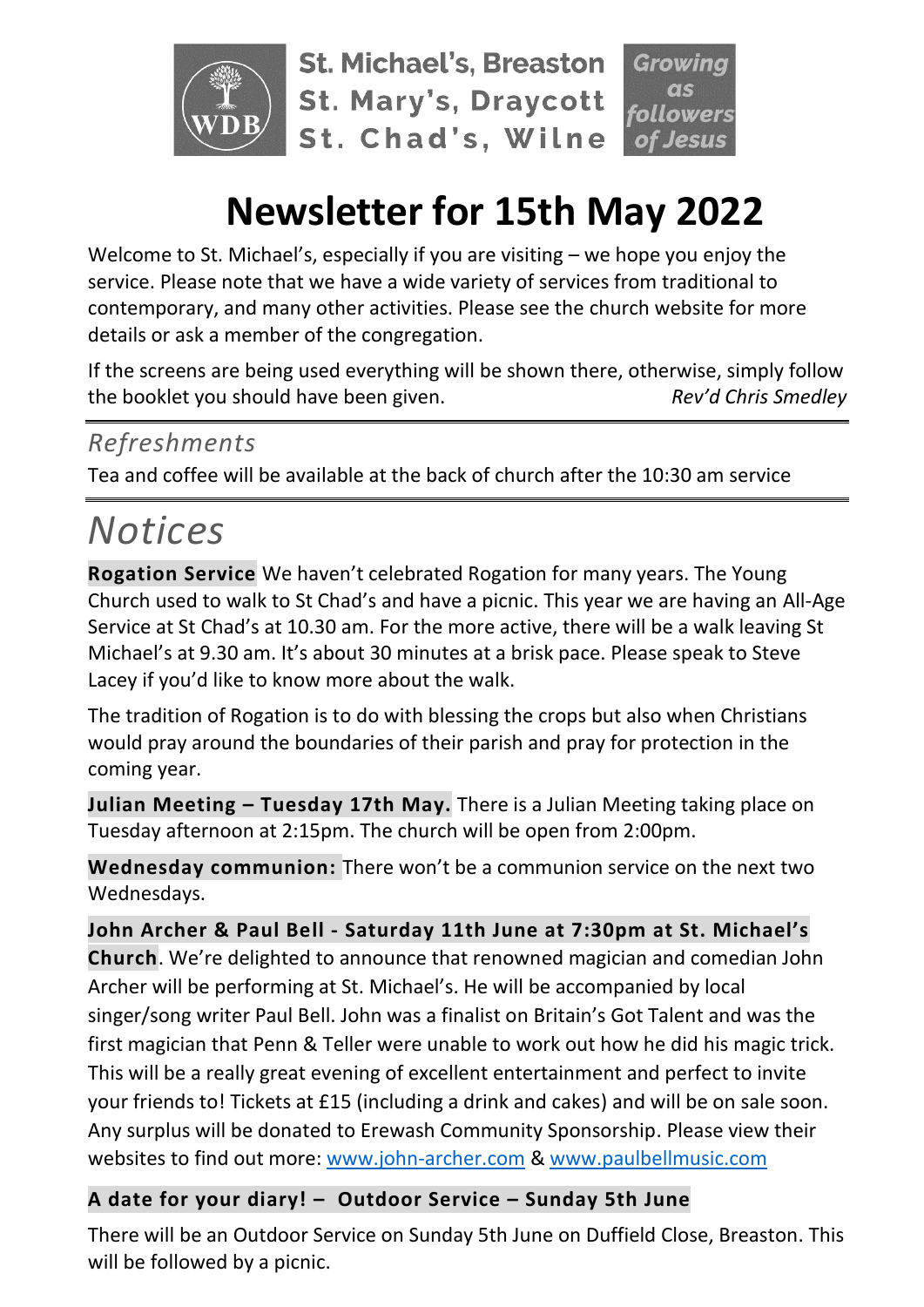**Father Georges** We are very pleased to confirm we have now transferred over £6,500 to Fth Georges. This comprises £1,000 approved by PCC, £555 from Lent Boxes and a very generous anonymous donation for the balance.

### **Message from Father George**

Dear friends in Christ. "For where your treasure is, there will your heart be also" Mat.6 :21

We are very satisfied of your contribution to supporting us following the recent cyclones. It was so kind of you to think of us during those difficult times! We send our grateful thanks indeed to you all. Nowadays , we are able to repair all the damages caused by the flooding and the cyclones in our villages, in our fields and in our church buildings…Also, we can feed lots of hungry people...We can provide useful food to our Livestock (cows, pigs, hens, geese...)We are very hopeful for the coming days...! Thank you very much for all the donors through the LENT BOXES. We have received with great gratitude the anonymous donation to be given to us! We appreciate very much the St Michael's PCC who have agreed to donate an additional amount.

May God reward your Christian kindness and generosity.

Warmest Regards. Fr Georges and Eveline. All the Congregation Antananarivo MADAGASCAR

**Annual Parish Council Meeting - Monday 16th May at 7:30pm:** The Annual Parish Council Meeting is taking place on Monday 16th May at 7:30pm in the Methodist Church Hall. This is a meeting for the Parish to enable residents to find out what has been going on. St. Michael's Church will have a display with information about Sunbeams and Renew Wellbeing, Erewash Community Sponsorship will also be at the event. Please come along and show your support – refreshments are provided.

**Breaston Community Forum - Yard Sale - TODAY** Erewash Community Sponsorship are taking place in the Yard Sale today at 10am – 4pm. If you are planning to attend, please make sure you go via 17 Shirley Crescent and say hello to Sarah! There will be bric-a-brac, books, birthday cards, crafts and a teddy tombola. All funds raised will help resettle a refugee family into our local community.

**Daily Prayer:** We hold a short service of Daily Prayer on our public Facebook page from **Monday to Thursday** only starting at 9:30 am. We are currently using the 'Northumbrian Community Daily Prayer' which is available on the internet. Alternatively, you can purchase the service book. The readings we will be having are as follows:

|      | On Facebook |               | Not on     | On        | Not on Facebook |            |  |  |
|------|-------------|---------------|------------|-----------|-----------------|------------|--|--|
|      |             |               | Facebook   | Facebook  |                 |            |  |  |
| w/c  | Mon         | Tue           | *Wed       | Thu       | Fri             | Sat        |  |  |
| 15th | Acts 14     | Acts 14       | Acts 15    | Acts 15   | Acts 15         | Acts 16    |  |  |
| May  | $v5 - 8$ .  | $v19 - end$ , | $v1 - 6$ . | $v$ 7-21, | $v22 - 31$ ,    | $v1 - 10$  |  |  |
|      | John 14     | John 14       | John 15    | John 15   | John 15         | John 15    |  |  |
|      | $v21 - 26$  | $v$ 27 - end  | v1 - 8     | $v9 - 11$ | $v12 - 17$      | $v18 - 21$ |  |  |

\*Please note there will be no Daily Prayer on Facebook this Wednesday.

*All other service details are at the end of the newsletter*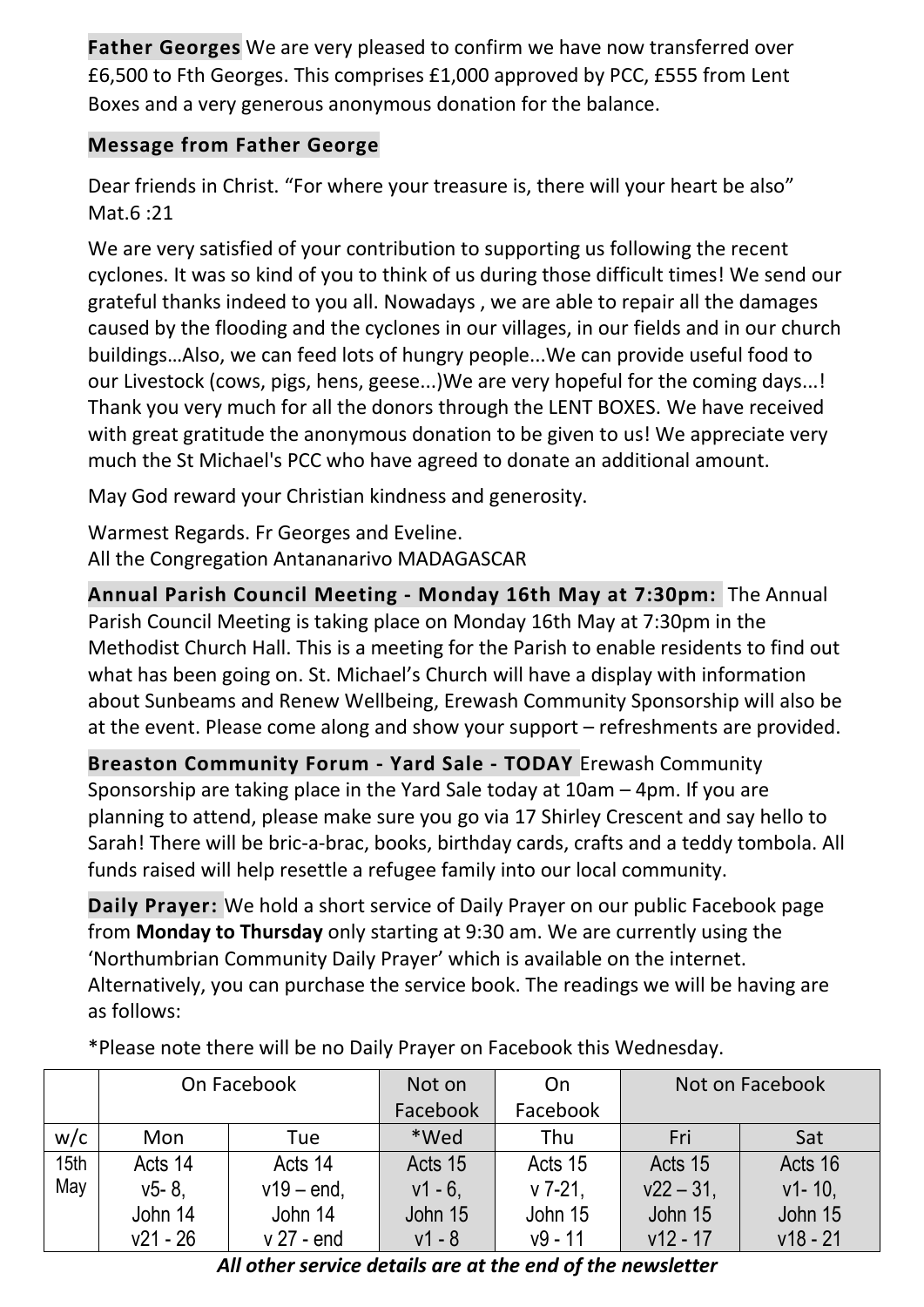**Jodie and Ben's Wedding** This is taking place at St. Chad's on 20th August at 2pm. All are invited to the service.

**Men's Danger Club** Our next event is a travel back in time. It will be a guided tour in Dale Abbey of the ruins of the Abbey, a unique chance to go inside the small church built in the mid 1100's and a visit to the Hermit's Cave. We have permission to park at the Carpenter's Arms where we will meet at 7.30p.m. on Friday 27th. May. Please let me know if you will be coming. John Skinner john.judy184@outlook.com or see me in Church." *John Skinner*

# *Giving*

We are most grateful for your continued financial support in these challenging times. It really is greatly appreciated!

Please do consider giving by standing order, BACS or cheque if possible. This reduces cash handling and physical journeys to the bank which is much safer for all involved. If you feel able to give a one-off gift or to increase your giving by standing order, that would also be greatly appreciated. Thank you.

Please contact the Treasurer at [treasurer@wdbchurches.org.uk](mailto:treasurer@wdbchurches.org.uk) or the church office at [office@wdbchurches.org.uk](mailto:office@wdbchurches.org.uk) for bank details or Gift Aid forms.

If you have a smartphone, you can also give using your mobile phone by scanning this code for St. Michael's but please be aware that a service charge is deducted by the provider:  $\rightarrow \rightarrow \rightarrow \rightarrow \rightarrow \rightarrow$ 

**Donate while you shop online!** You can now donate to St. Michael's when you shop online, at no extra cost to yourself. It works with Amazon (via Amazon Smile) and a host of other retailers via EasyFundRaising. Details are on the [church website](http://www.stmichaelsbreaston.org.uk/index.php/113-news/236-giving-online). It's very easy to set up. **Why not make your online shopping benefit the church?** Just click the logo →→→→→→→→→

## *What's happening…*

### *Regular events*

#### **Sunday**

8:45am Holy Communion Service St. Michaels, Breaston 10:30am All Age Service St. Michaels, Breaston 10:30am Holy Communion Service St. Mary's, Draycott **Monday** 10-11:30am Sunbeams St. Michael's, Breaston 7:00-9:00pm Youth Group (Years 7-9) Steve Lacey's House **Tuesday** 2:15pm Julian Meeting The St. Michaels, Breaston **Wednesday** 7:00-9:00pm Youth Group Steve Lacey's House **Thursday** 10:00am Renew Café (until 12noon) St. Michael's, Breaston 10-12:00pm Church open – Pray for Ukraine St. Michael's, Breaston

- 
- 
- 



*Scan to give online*